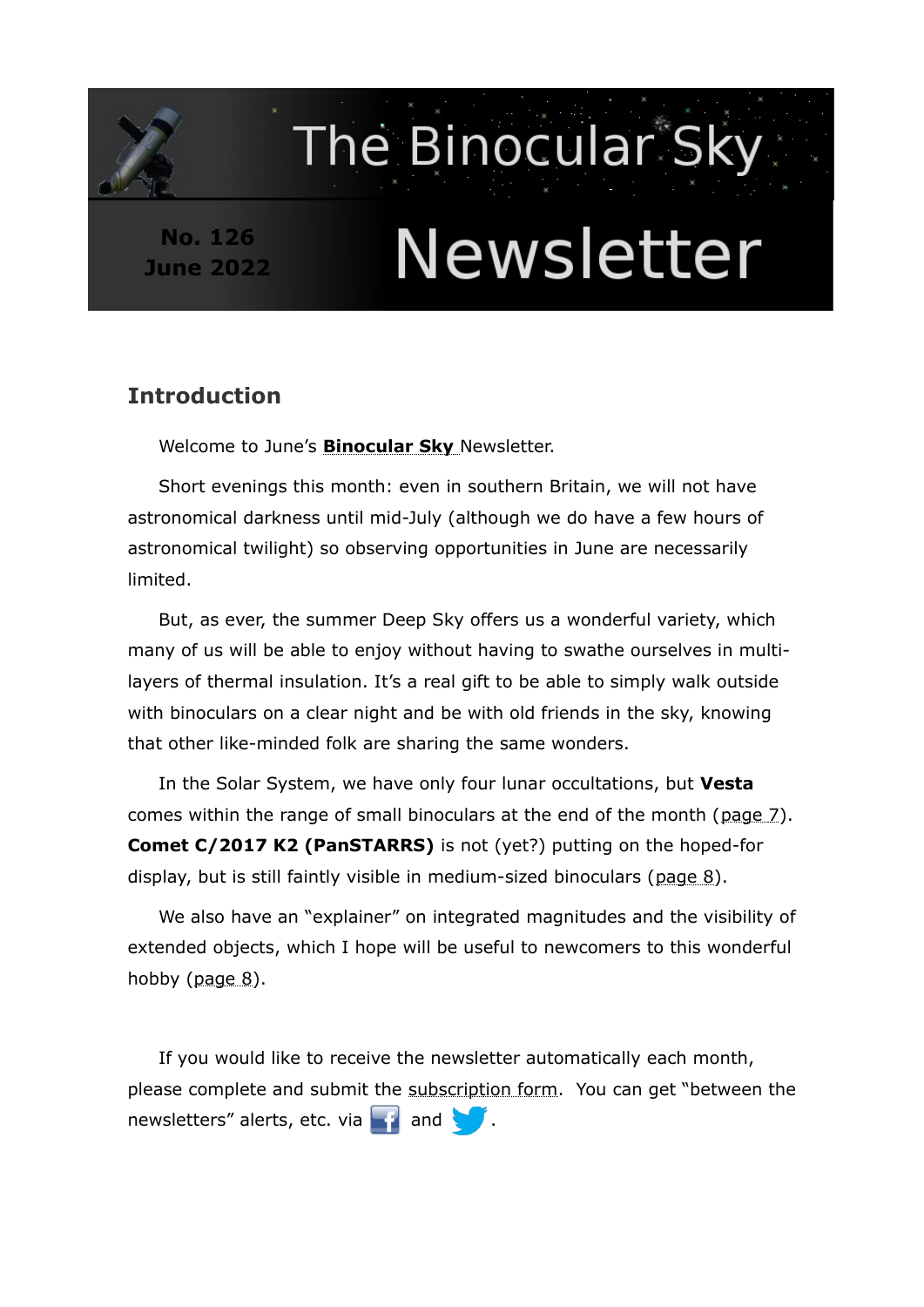## <span id="page-1-0"></span>**The Deep Sky**

*(Hyperlinks will take you to finder charts and more information on the objects.)*

It's unfortunate that June's nights are so short, and never completely dark, in the northern temperate latitudes because, as you will see from the chart on page 3, examples of all the major classes of deep sky object are well-placed.

In the northern sky we can see [NGC 457 \(The](http://binocularsky.com/binoc_object_file.php?object_id=NGC457&aperture=100) [Owl Cluster\),](http://binocularsky.com/binoc_object_file.php?object_id=NGC457&aperture=100) the ["Triple Cluster](http://binocularsky.com/binoc_object_file.php?object_id=NGC654&aperture=70)" ( [NGC 663](http://binocularsky.com/binoc_object_file.php?object_id=NGC654&aperture=70) , NGC 654 and NGC 659) in Cassiopeia and the [Perseus Double](http://binocularsky.com/binoc_object_file.php?object_id=Double&aperture=100)  [Cluster](http://binocularsky.com/binoc_object_file.php?object_id=Double&aperture=100) (PDC). A double string of stars from the PDC leads us back into Cassiopeia, where we find the [Muscleman Cluster \(Stock 2\)](http://binocularsky.com/binoc_object_file.php?object_id=Stock2&aperture=70)

*Open (also called 'Galactic') Clusters are loosely packed groups of stars that are gravitationally bound together; they may contain from a few dozen to a few thousand stars which recently formed in the galactic disk.* 

We look to the southern sky for one of the finest

and best-placed open clusters available in the evening this month: Melotte [111](http://binocularsky.com/binoc_object_file.php?object_id=Mel111&aperture=50), the cluster that gives the constellation Coma Berenices its name. More open clusters are becoming visible in the south-eastern sky as the Ophiuchus region rises. These include Melotte186, [NGC 6633](http://binocularsky.com/binoc_object_file.php?object_id=NGC6633&aperture=100) and [IC4665](http://binocularsky.com/binoc_object_file.php?object_id=IC4665&aperture=100), all of which are easily visible in 50mm binoculars.

While you are in the region of Ophiuchus, see if you can find [Barnard's](http://binocularsky.com/binoc_object_file.php?object_id=Barnard&aperture=100) [Star](http://binocularsky.com/binoc_object_file.php?object_id=Barnard&aperture=100). This has the largest known [proper motion](http://astunit.com/astunit_tutorial.php?topic=glossary#P) of any star. Although it is visible in 50mm binoculars from a dark site, it is considerably easier in larger glasses and I recommend a minimum of 70mm.

In June, we are able to look out of the plane of the Galaxy during the evening. This makes more globular clusters and galaxies available for observation. Look out for the two galaxy trios in Leo ([M95/96/105](http://binocularsky.com/binoc_object_file.php?object_id=M95&aperture=100) and [M65/66/NGC3628](http://binocularsky.com/binoc_object_file.php?object_id=M65&aperture=100)) which are now moving into the western sky. [Markarian's Chain](http://binocularsky.com/binoc_object_file.php?object_id=Markarian&aperture=100) in Coma Berenices is very well placed as we enter astronomical twilight and,

*Galaxies are gravitationally bound "island universes" of hundreds of billions of stars at enormous distances. The light that we see from M31, for example, left that galaxy around the time our technology consisted of rocks, sticks and bones.*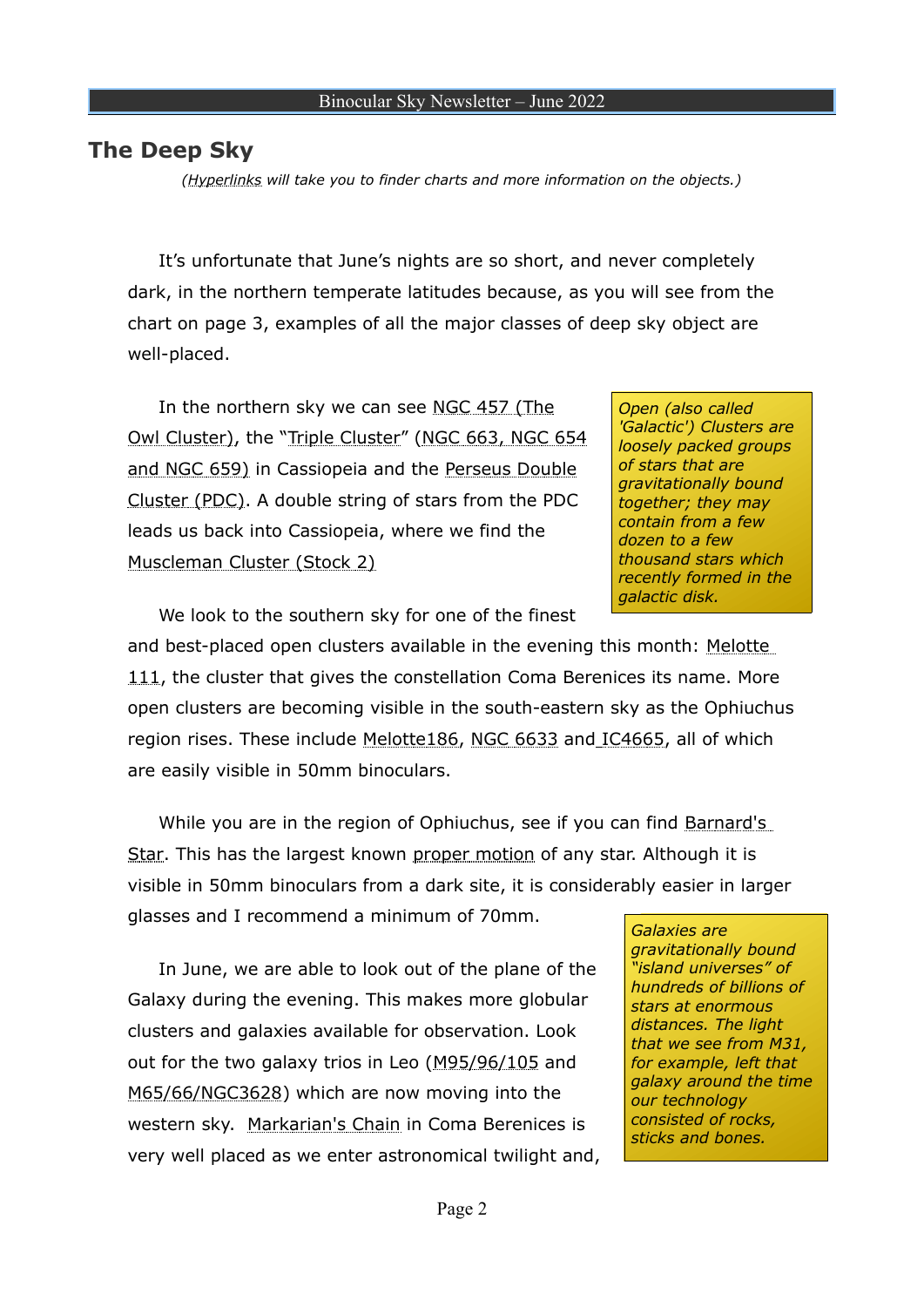

if you have a big binocular, also observe the edge-on NGC4565 (Needle galaxy, Berenice's Hair Clip), which is next to [Melotte 111](http://binocularsky.com/binoc_object_file.php?object_id=Mel111&aperture=70).

M81 (Bode's Nebula) and M82 (The Cigar Galaxy), both of which are easy in a 50mm binocular, are well-placed this month. These can be used as a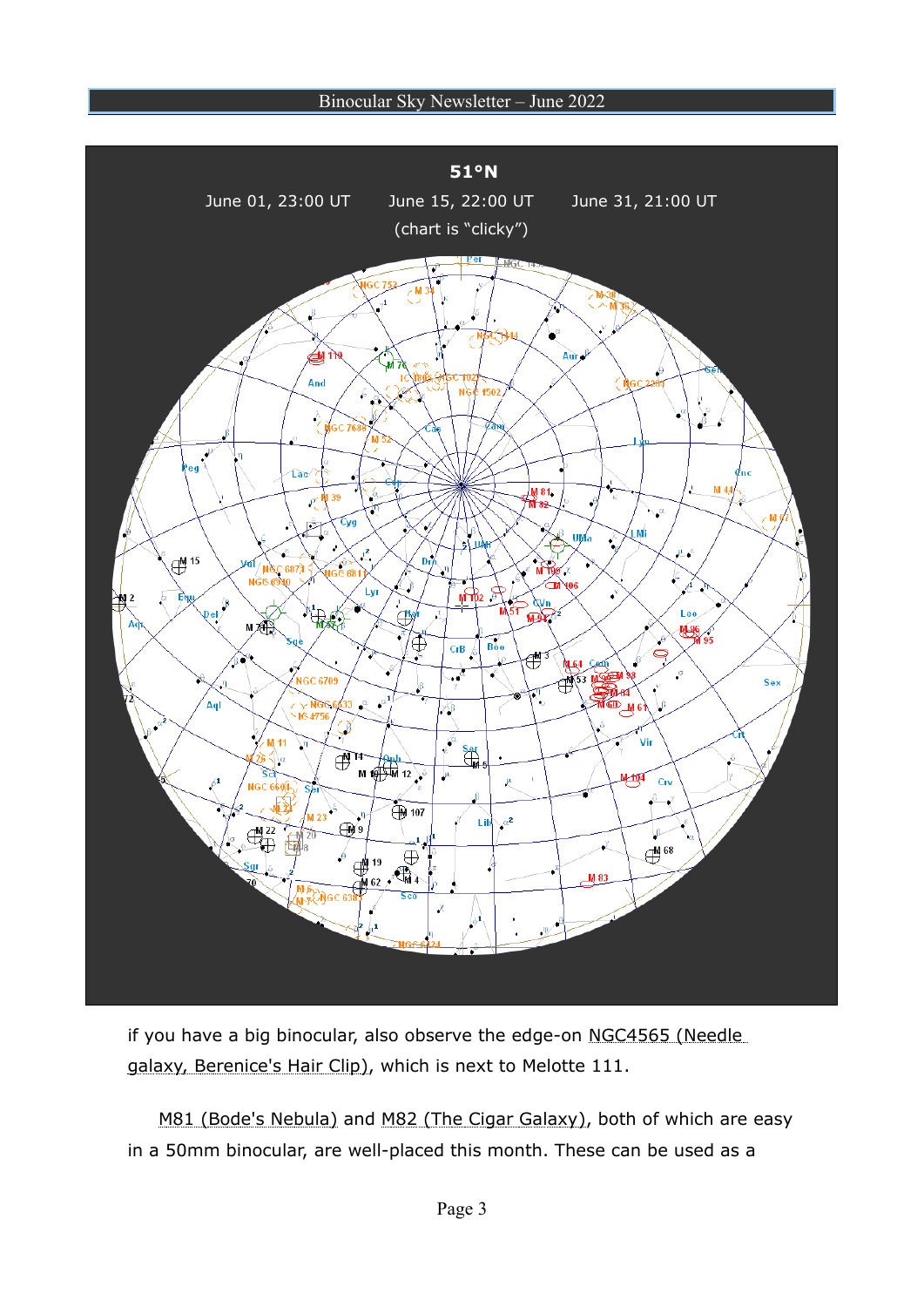good demonstration of averted vision: if you have them both in the same field of view, you may see that the core of M81 becomes more apparent when you look at M82.

If you have good skies, try M51 (The Whirlpool) and [M101](http://binocularsky.com/binoc_object_file.php?object_id=M101&aperture=100) which, although it is a large object, is very difficult owing to its low surface brightness, although it is easier in say, 10x50 binoculars than an equivalentpriced small telescope.

The Canes Venatici globular cluster  $M_3$ , is a good one to start with during

a June evening's observing. Later in the evening, the two Hercules globulars, [M92](http://binocularsky.com/binoc_object_file.php?object_id=M92&aperture=100) and the very impressive, and very easy to find, [M13](http://binocularsky.com/binoc_object_file.php?object_id=M13&aperture=100) are at a better altitude for observation. Although M13 is clearly larger than M3, it is easier to resolve the outer stars of the latter one. Also visible this month is [M5](http://binocularsky.com/binoc_object_file.php?object_id=M5&aperture=100) in Serpens, which is one of the largest globular clusters known, being 165 light

*Globular clusters are tightly-bound, and hence approximately spherical, clusters of tens, or even hundreds, of thousands of stars that orbit in a halo around almost all large galaxies that have been observed.* 

years inand the very impressive and very easy to find [M13](http://binocularsky.com/binoc_object_file.php?object_id=M13&aperture=100) are at a better altitude for observation. Although M13 is clearly larger than M3, it is easier to resolve the outer stars of the latter one.

This month we can also see [M5](http://binocularsky.com/binoc_object_file.php?object_id=M5&aperture=100) in Serpens, which is one of the largest globular clusters known, being 165 light years in diameter. Its apparent size is nearly as large as the Moon. If you have a good southern horizon, have a go at [M22,](http://binocularsky.com/binoc_object_file.php?object_id=M22&aperture=100) which is the largest globular cluster visible from the British Isles.

With binoculars of at least 100mm aperture, you might be able to find [NGC](http://binocularsky.com/binoc_object_file.php?object_id=NGC6572&aperture=100) [6572](http://binocularsky.com/binoc_object_file.php?object_id=NGC6572&aperture=100), a planetary nebula in Ophiuchus. It looks stellar, even at 40x, but you can identify it by its colour; I see it as green (but apparently younger people can see it as blue – what do you see?).

*Planetary Nebulae are short-lived (a few tens of thousands of years) masses of gas and plasma that result from the death of some stars. They have nothing to do with planets, but get their name from the fact that, in early telescopes, they had the appearance of ghostly planets.*

Later in the night, look out for [M27](https://binocularsky.com/binoc_object_file.php?object_id=M27&aperture=50) in Vulpecula (the Dumbbell) which,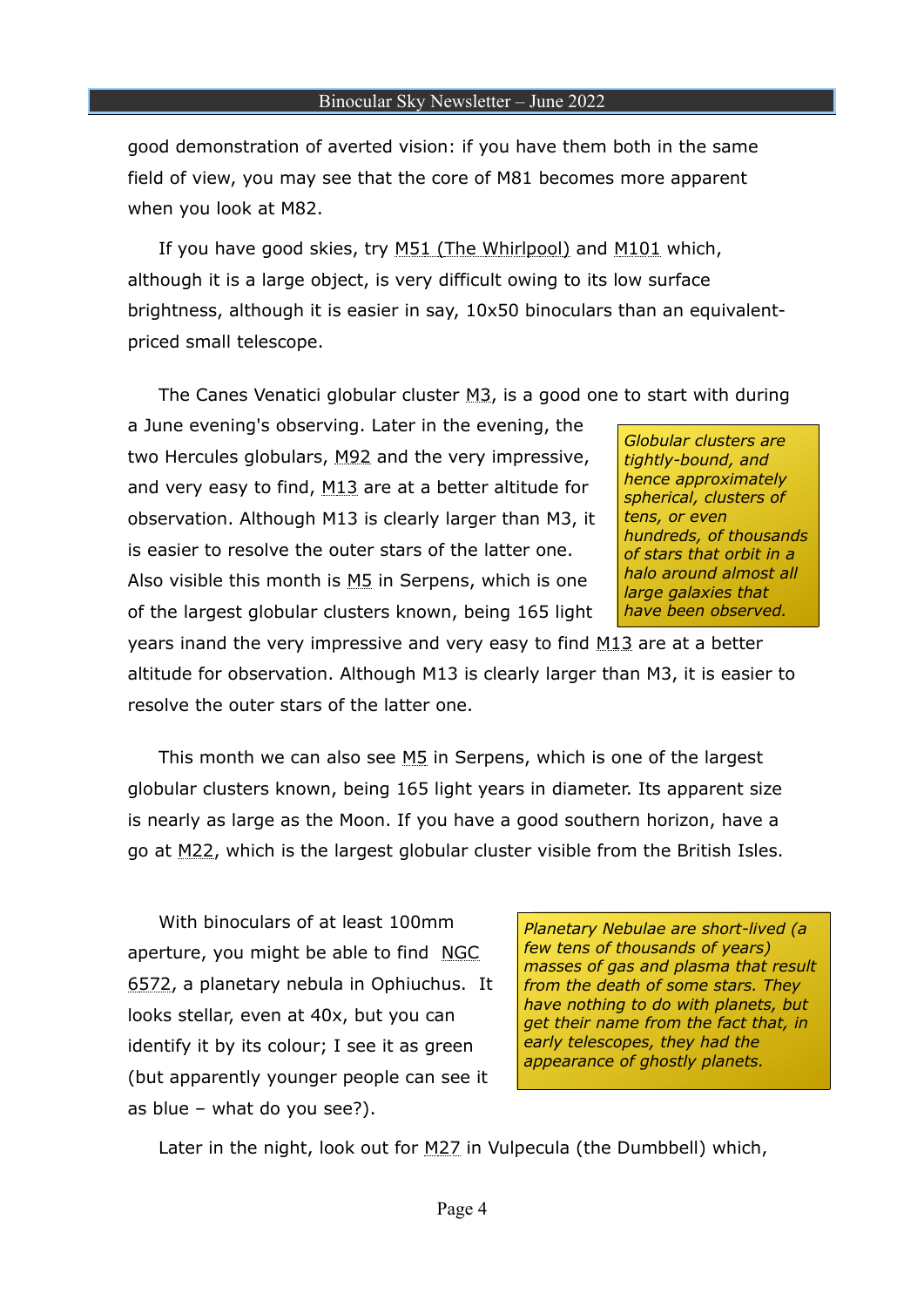although it is not as large or bright as [NGC 7293 \(the Helix\)](https://binocularsky.com/binoc_object_file.php?object_id=NGC7293&aperture=100), is arguably the easiest planetary nebula to see from the latitude of Britain, owing to the Helix's low culmination altitude and surface brightness.

# For interactive maps of Deep Sky Objects visible from 51°N, you can visit: https://binocularsky.com/map\_select.php

| June Deep Sky Objects by Right Ascension         |                                |             |                  |           |            |
|--------------------------------------------------|--------------------------------|-------------|------------------|-----------|------------|
|                                                  |                                |             |                  | <b>RA</b> | <b>Dec</b> |
| <b>Object</b>                                    | Con                            | <b>Type</b> | Mag              | (hhmmss)  | (ddmmss)   |
| NGC 457 (the ET Cluster, the Owl Cluster)        | Cas                            | <b>OC</b>   | 6.4              | 011932    | 581727     |
| NGC 663, NGC 654, NGC 659                        | Cas                            | <b>OC</b>   | $\overline{7.1}$ | 014601    | 611406     |
| Stock 2 (Muscleman Cluster)                      | Cas                            | <b>OC</b>   | 4.4              | 021434    | 591358     |
| NGC 884 and NGC 869 (the Perseus Double Cluste   | Per                            | <b>OC</b>   | $\overline{5.3}$ | 022107    | 570802     |
| M81 (NGC 3031)                                   | UMa                            | gal         | 7.8              | 095533    | 690401     |
| M82 (NGC 3034)                                   | <b>UMa</b>                     | gal         | 9.2              | 095554    | 694059     |
| M95 (NGC 3351)                                   | Leo                            | gal         | 10.6             | 104357    | 114211     |
| M96 (NGC 3368)                                   | Leo                            | gal         | 10.1             | 104645    | 114912     |
| M105 (NGC 3379)                                  | Leo                            | gal         | 10.5             | 104749    | 123449     |
| M65 (NGC 3623)                                   | Leo                            | gal         | 10.1             | 111855    | 130526     |
| M66 (NGC 3627)                                   | Leo                            | gal         | 9.7              | 112015    | 125924     |
| Melotte 111                                      | Com                            | <b>OC</b>   | 1.8              | 122430    | 260122     |
| Markarian's Chain                                | Vir                            | gal         | 9.9              | 122611    | 125647     |
| NGC 4565 (Berenice's Hair Clip)                  | Com                            | gal         | 9.9              | 123620    | 255914     |
| M51 (NGC 5194, the Whirlpool Galaxy)             | $\overline{\text{C}}\text{Vn}$ | gal         | $\overline{8.9}$ | 132952    | 471144     |
| M3 (NGC 5272)                                    | <b>CVn</b>                     | gc          | 6.2              | 134211    | 282233     |
| M101 (NGC 5457)                                  | UMa                            | gal         | 7.7              | 140312    | 542057     |
| M5 (NGC 5904)                                    | Ser                            | gc          | $\overline{5.7}$ | 151833    | 020459     |
| M13 (NGC 6205, the Great Hercules Globular Clust | Her                            | gc          | 5.8              | 164141    | 362738     |
| M92 (NGC 6341)                                   | Her                            | gc          | 6.4              | 171707    | 430812     |
| IC 4665 (The Summer Beehive)                     | Oph                            | <b>OC</b>   | 4.2              | 174618    | 054300     |
| Barnard's Star                                   | Oph                            | st          | 9.5              | 175749    | 044136     |
| Melotte 186                                      | Oph                            | <b>OC</b>   | 3.0              | 180030    | 025356     |
| <b>NGC 6572</b>                                  | Oph                            | pn          | 9.0              | 181206    | 065113     |
| <b>NGC 6633</b>                                  | Oph                            | <b>OC</b>   | 4.6              | 182715    | 063030     |
| M22 (NGC 6656)                                   | Sgr                            | gc          | $\overline{5.1}$ | 183624    | $-235410$  |
| M27 (NGC 6853)                                   | Vul                            | pn          | 7.6              | 195936    | 224318     |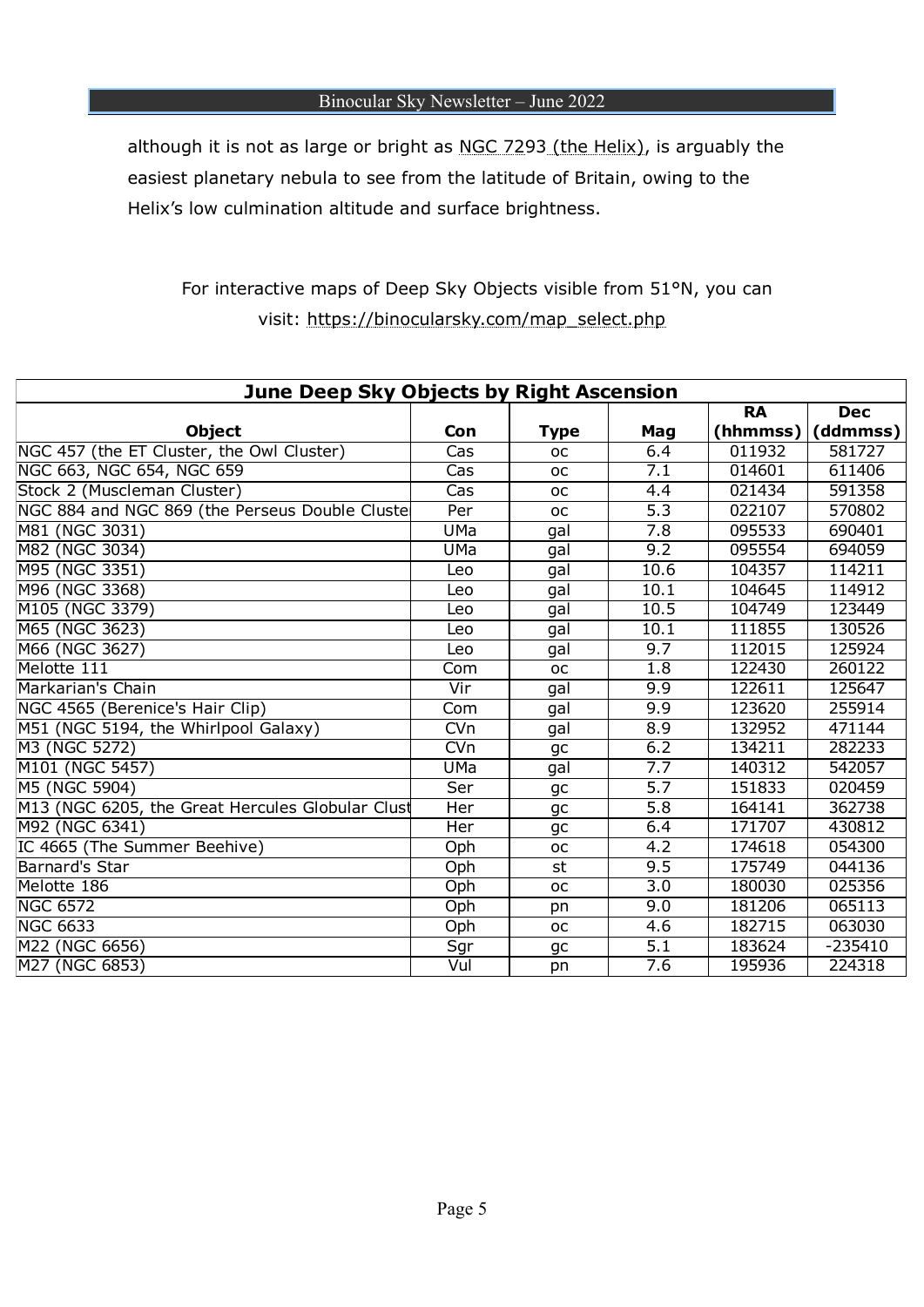| Mira-type stars near predicted maximum<br>$(max < +7.5)$ |                  |               |  |  |
|----------------------------------------------------------|------------------|---------------|--|--|
| <b>Star</b>                                              | <b>Mag Range</b> | Period (days) |  |  |
| W And                                                    | $6.7 - 14.6$     | 397.3         |  |  |
| R And                                                    | $5.8 - 15.2$     | 409.2         |  |  |

## **Variable Stars**

| Selection of binocular variables (mag $< +7.5$ ) |                  |                   |                  |  |  |
|--------------------------------------------------|------------------|-------------------|------------------|--|--|
| <b>Star</b>                                      | <b>Mag Range</b> | <b>Period</b>     | <b>Type</b>      |  |  |
| U Cep                                            | $6.8 - 9.2$      | 2.5d (increasing) | Eclipsing binary |  |  |
| V1010 Oph                                        | $6.1 - 7$        | 0.66d             | Eclipsing binary |  |  |
| RR Lyr                                           | 7.06-8.12        | 0.57d             | RR Lyr           |  |  |
| <b>TX UMa</b>                                    | $7.0 - 8.8$      | 3.06d             | Eclipsing binary |  |  |
| AF Cyg                                           | $6.4 - 8.4$      | 92.5              | Semi-regular     |  |  |
| ZZ Boo                                           | $6.7 - 7.4$      | 4.99d             | Eclipsing binary |  |  |
| U Sge                                            | $6.5 - 9.3$      | 3.38d             | Eclipsing binary |  |  |
| U Vul                                            | $6.7 - 7.5$      | 7.99d             | Cepheid          |  |  |
| SU Cyg                                           | $6.4 - 7.2$      | 3.84d             | Cepheid          |  |  |
| X Cyg                                            | $5.9 - 6.9$      | 16.39d            | Cepheid          |  |  |

#### **Double Stars**

| <b>Binocular Double Stars for June</b> |                   |                                 |                               |  |
|----------------------------------------|-------------------|---------------------------------|-------------------------------|--|
| Star                                   | <b>Magnitudes</b> | <b>Spectral</b><br><b>Types</b> | <b>Separation</b><br>(arcsec) |  |
| 67 Oph                                 | 4.0, 8.1          | B5, A                           | 54                            |  |
| p Oph                                  | 5.0, 7.3, 7.5     | B5, A, B3                       | 151, 157                      |  |
| 53 Oph                                 | 5.7, 7.4          | A2, F                           | 41                            |  |
| y Her                                  | 3.7, 9.4          | F0, K                           | 43                            |  |
| $\delta$ Boo                           | 3.5, 7.8          | K0, G0                          | 105                           |  |
| µ Boo                                  | 4.3, 7            | F0, K0                          | 109                           |  |
| I Boo                                  | 4.0, 8.1          | A5, A2                          | 38                            |  |
| v Boo                                  | 5.0, 5.0          | K5, A2                          | 628                           |  |
| DN & 65 UMa                            | 6.7, 7.0,         | A3, B9                          | 63                            |  |
| n-1 UMi                                | 6.6, 7.2          | G5, G5                          | 31                            |  |
| $\delta$ Cep                           | 4.1, 6.1          | F5, A0                          | 41                            |  |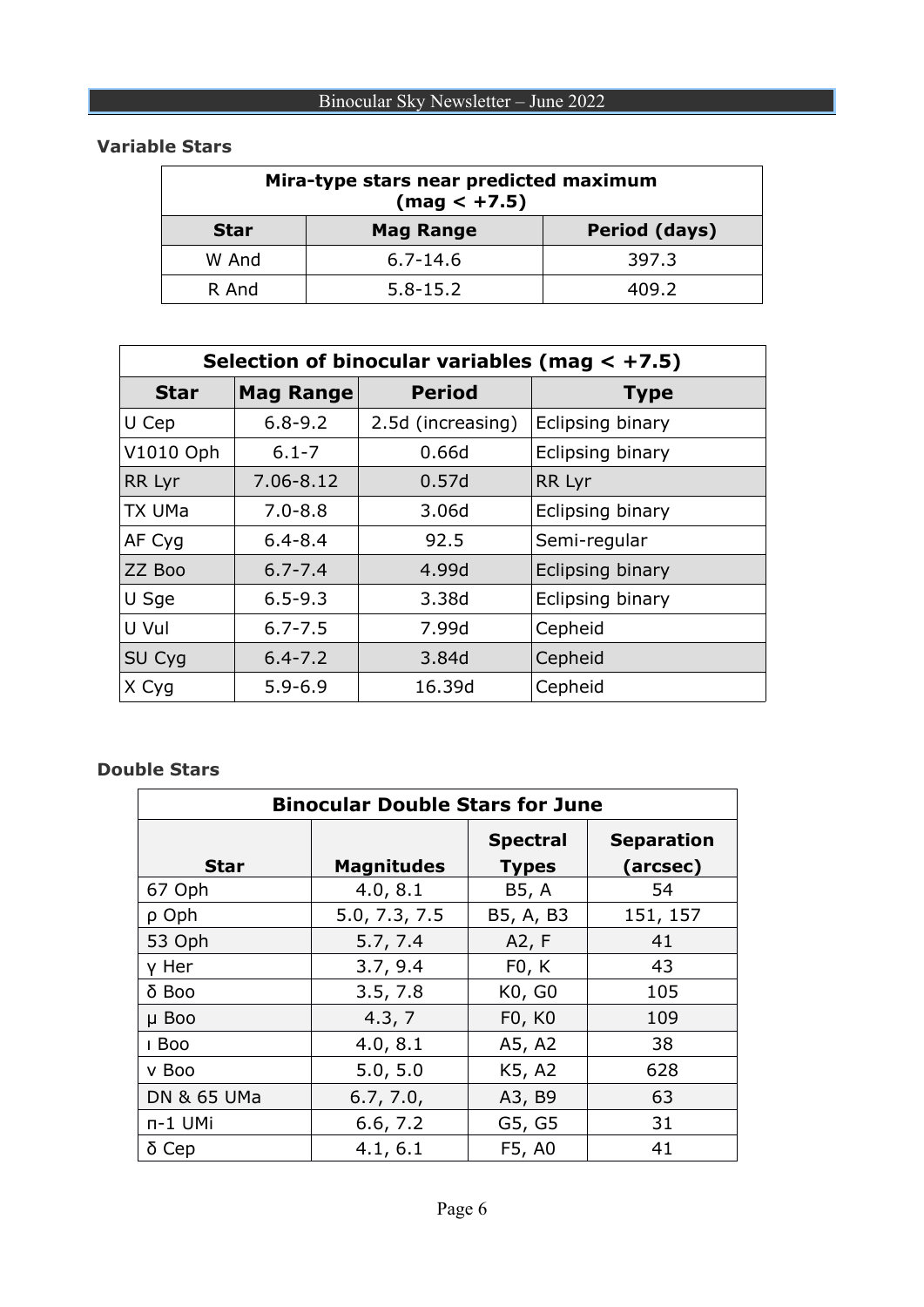# **The Solar System**

## **The Moon**

| June 07 | <b>First Quarter</b> |
|---------|----------------------|
| June 14 | <b>Full Moon</b>     |
| June 21 | Last Quarter         |
| June 29 | New Moon             |

## **Lunar Occultations**

 Only four this month, but at least one of them is a bright one! Data are for my location and may vary by several minutes for other UK locations. The phases are (**D**)isappearance, (**R**)eappearance and (**Gr**)aze; they are darklimb events unless the Cusp Angle is negative.

| Lunar Occultation June 2022 50.9°N 1.8°W |           |                   |                 |                                |                  |                          |                      |
|------------------------------------------|-----------|-------------------|-----------------|--------------------------------|------------------|--------------------------|----------------------|
| <b>Date</b>                              | Time (UT) | <b>Phase Star</b> |                 | <b>Spectral</b><br><b>Type</b> | <b>Magnitude</b> | <b>Position</b><br>Angle | <b>Cusp</b><br>Angle |
| Jun 07                                   | 21:06:12  |                   | HIP 56079       | F <sub>5</sub>                 | 6.7              | 93                       | 69N                  |
| <b>Jun 10</b>                            | 01:01:11  | D                 | the Vir         | A1                             | 4.4              | 174                      | <b>29S</b>           |
| Jun <sub>18</sub>                        | 03:07:55  | R                 | 35 Cap          | K <sub>3</sub>                 | 5.8              | 310                      | 36N                  |
| Jun <sub>23</sub>                        | 02:33:41  | R                 | <b>HIP 7502</b> | K0                             | 7.0              | 269                      | 69N                  |

## <span id="page-6-0"></span>**Asteroids**

Asteroid 4 (**Vesta**) brightens to mag. +7.1 by the end of the month, but is low down in a morning twilight sky just west of the τ Aqr stars. It'll be far better next month.

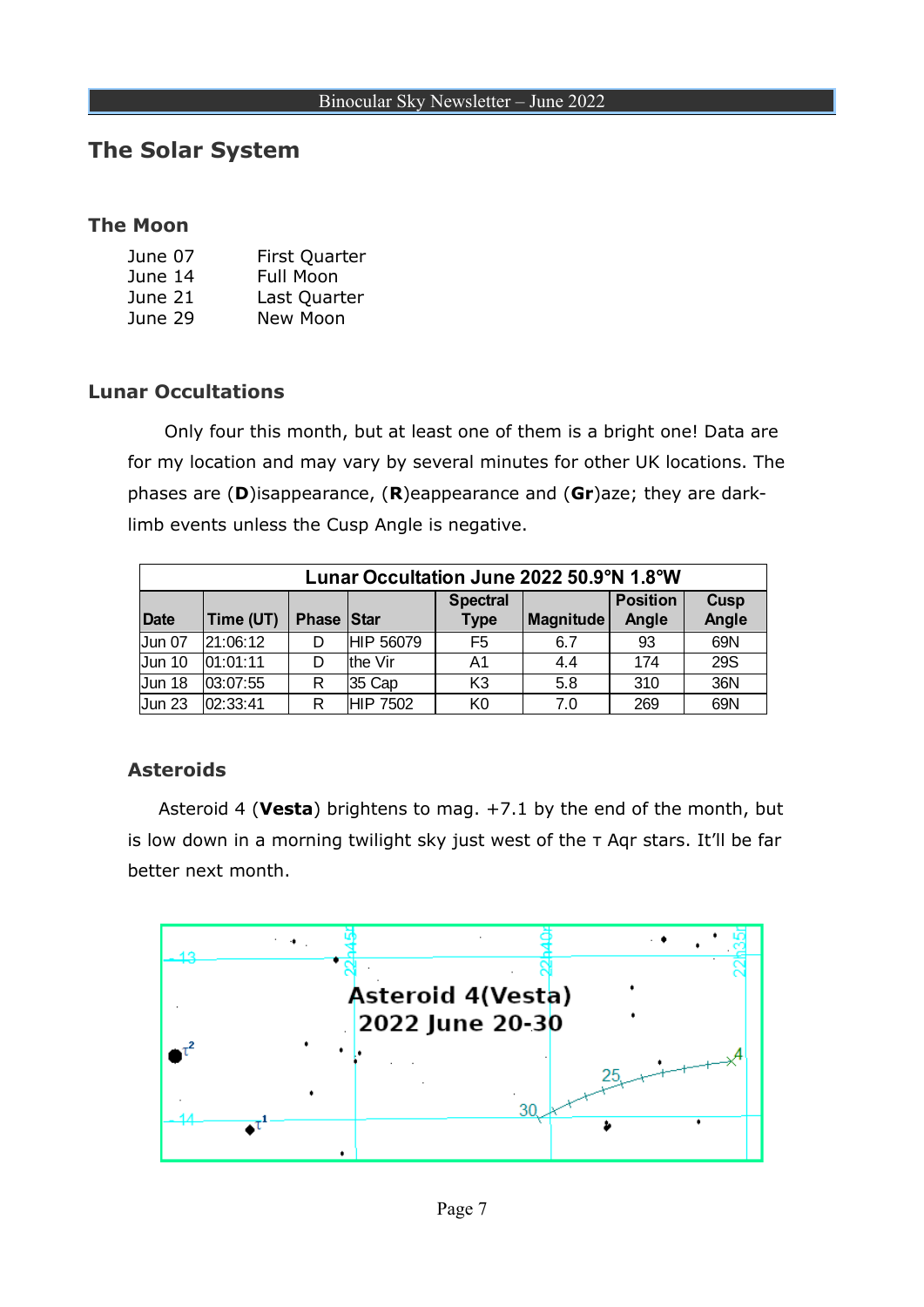## **Comets**

Comet C/2017 K2 (PanSTARRS) continues to brighten, albeit not as rapidly as had been predicted, but is still within the range of 70mm binoculars, given a good sky. Given the brighter summer skies, the best time to look for it is around local midnight, when the sky will be darkest (unless you have later local street-light switch-offs).



# <span id="page-7-0"></span>**Integrated Magnitude, Surface Brightness and Visibility**

The Dumbbell (M27) and the Helix (NGC 7293) planetary nebulas have similar magnitudes, but the former is distinctly brighter; this often surprises people. The reason is that the magnitudes of extended (i.e. not point-like, like stars) are their [integrated magnitudes](https://astunit.com/astunit_tutorial.php?topic=glossary#I), that is the magnitude it would have had if all its light had come from a single point.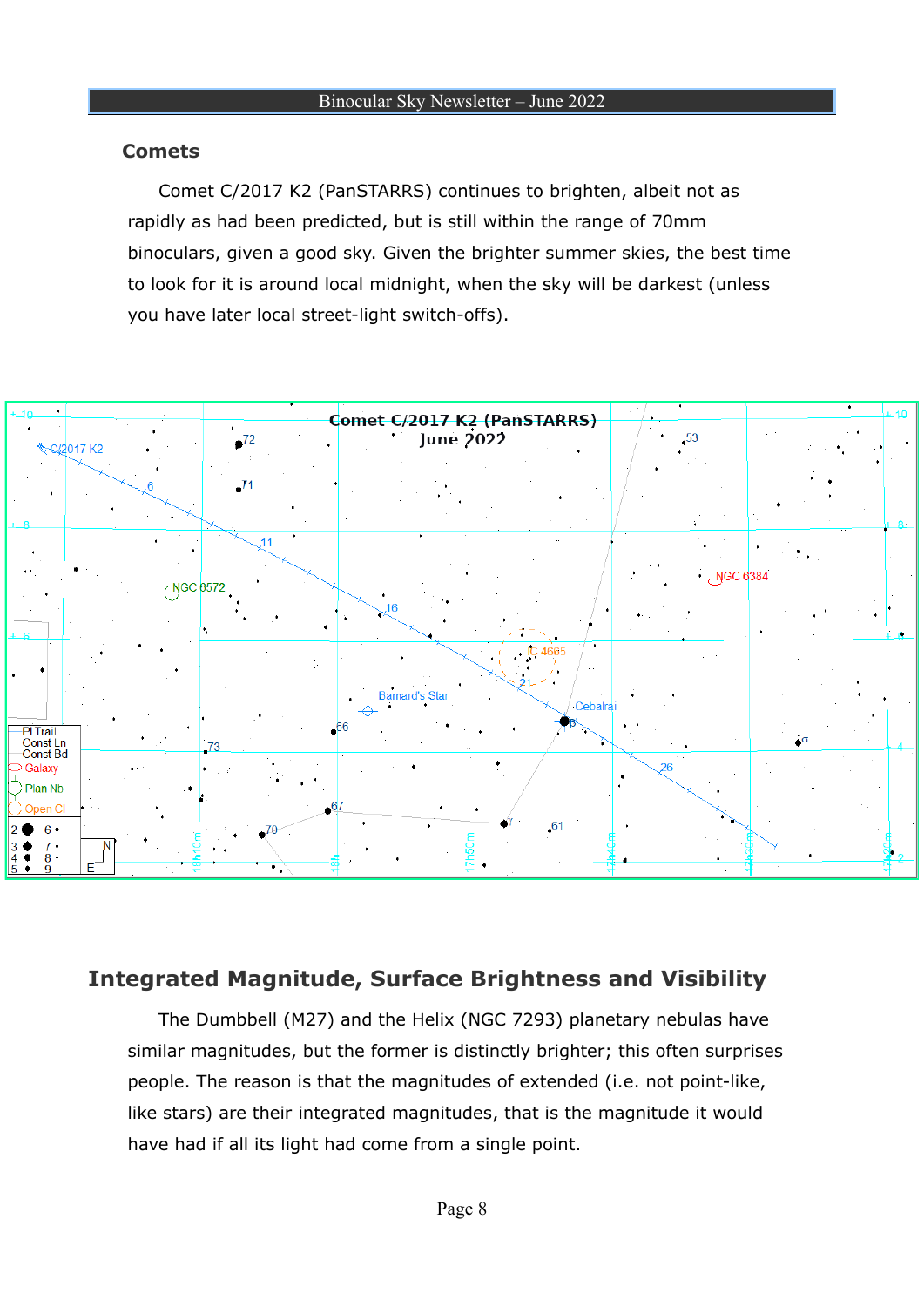At the end of the Deep Sky section of this newsletter, I mention that one of the reasons that the Dumbbell is easier to see than the Helix is its low surface brightness. The Helix is about three times the diameter of the Dumbbell, so its light is spread over nearly ten times the area, so the mean of its surface brightness is much less. We measure surface brightness in magnitudes/arcsecond<sup>2</sup>; the Dumbbell's is 20.16 mag/arcsec<sup>2</sup>, whereas the Helix's is only 22.44 mag/arcsec<sup>2</sup>, so it looks fainter in binoculars. Obviously, visibility is also affected by variations in brightness across extended surfaces, eg the galaxy M77 is visible in 70mm binoculars mostly because of its very bright core, which looks almost stellar.

In this panel, there are six circles on each side (the top and bottom ones, which are barely perceptible, are identical), each of the same integrated magnitude; you can see how the surface brightness changes with size. The right hand side demonstrates the effect of light pollution on visibility.

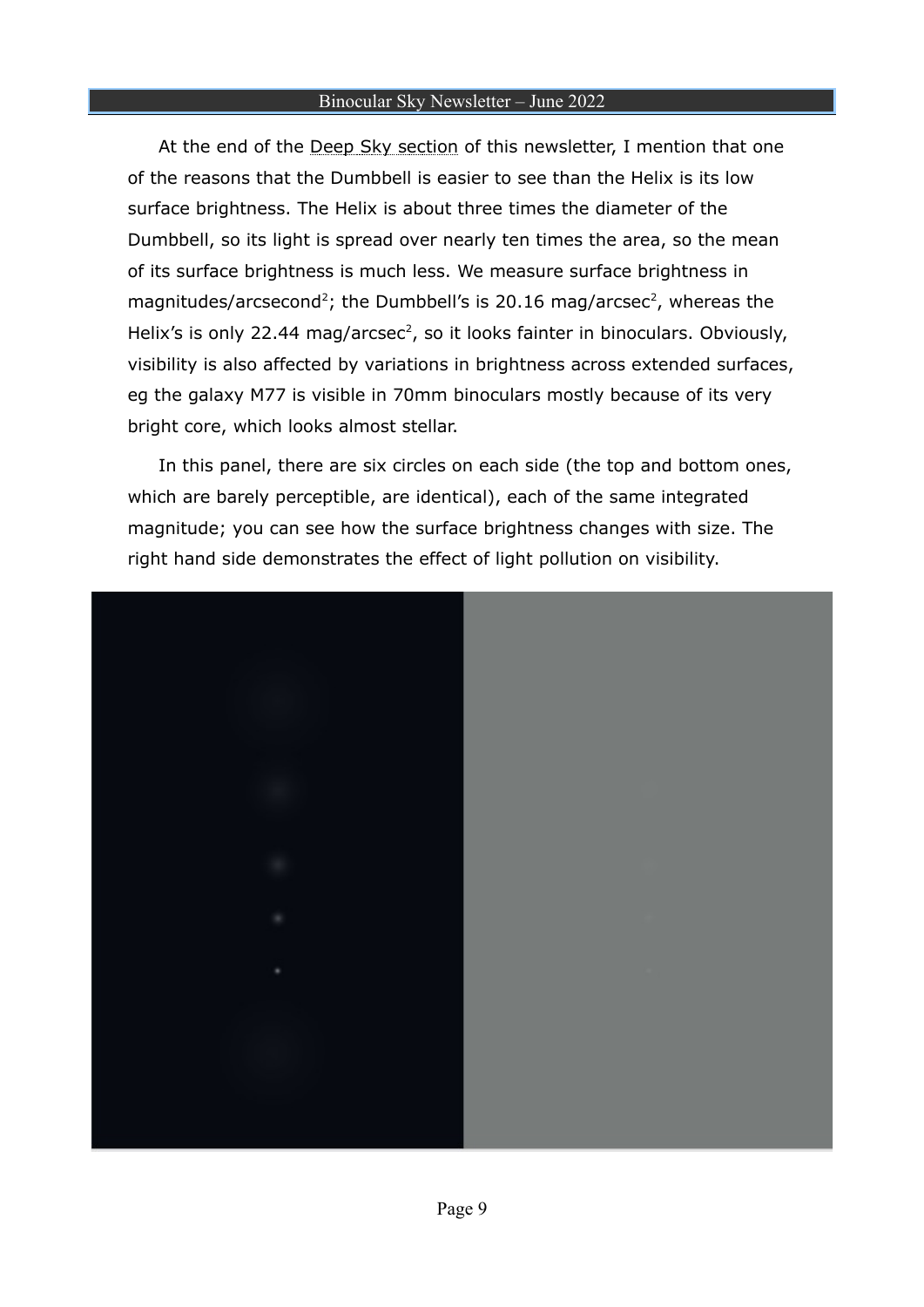# **Outreach & Talks**

If you find yourself at any of these, do come and say hello. Dates are UT.

| June $16th$<br>(pm)                | Cranborne Chase AONB<br>International Dark Sky Reserve (Workshop for LPOs, parish                                    | <b>Improving Dark Skies in the IDSR</b><br>councillors, lighting designers, and<br>planning agents) |
|------------------------------------|----------------------------------------------------------------------------------------------------------------------|-----------------------------------------------------------------------------------------------------|
|                                    | June 17th Swindon Stargazers                                                                                         | <b>Journey Into Space</b>                                                                           |
| June 20 <sup>th</sup><br>to $26th$ | Cranborne Chase AONB<br>International Dark Sky Reserve Lighting at Night<br>at the Chalke Valley History<br>Festival | Advocating for Responsible Outdoor                                                                  |

## **Zoom/Webex Talks?**

I regularly give talks, on *Binocular Astronomy* and numerous other astronomical topics. I'd be happy to do this – potentially anywhere in the world – on Zoom or Webex if that is of interest.

If you would like a talk for your society/group, [Click here for current talks](https://astunit.com/astunit_talks.php?group=AS).

For schools/scouts/guides, etc., I am a STEM Ambassador so there will be no fee.